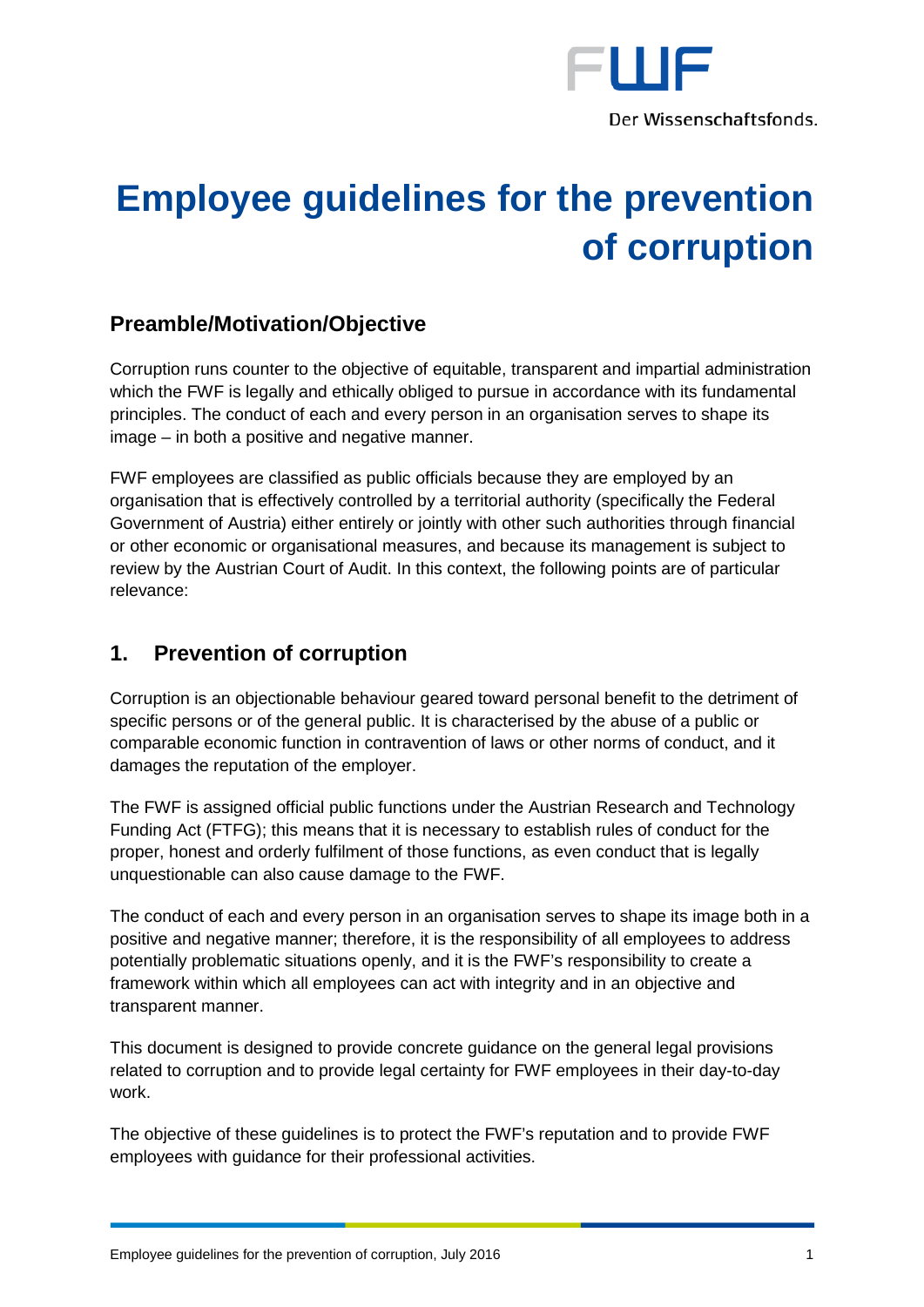

### **What does this mean in the specific context of FWF activities?**

Any benefit FWF employees receive from a third party in the course of fulfilling their official duties must be assessed critically with attention to the applicable provisions of the law. Such benefits may include monetary considerations, gifts, invitations to events or the granting of discounts. FWF employees are obliged to critically question any benefit or advantage offered or granted and to reject such offers in cases of doubt. Ultimately, it is the responsibility of the employees to recognise and avoid circumstances which may constitute criminal offences. Whenever there are doubts as to whether a given action or benefit is admissible, employees should contact the FWF's Compliance Officer in order to make a determination on admissibility in advance.

## **1.1. General rules of conduct**

- I approach the topic of corruption without prejudice and from a self-critical perspective.
- I ask myself how my conduct would be viewed by an uninvolved third party.
- I carefully consider any potential dangers of corruption in my area of activity.
- Role model: Through my conduct, I actively demonstrate that I do not tolerate or condone corruption.
- I reject any attempts at corrupt activities immediately and inform the competent compliance officer and my supervisor without delay.
- If I sense that someone wishes to ask me for preferential treatment in violation of my duties, I involve a colleague as a witness and document the facts of the incident.
- I perform my duties in such a way that my work can be reviewed or verified at any time.
- I maintain a strict separation between my professional and private life. I consider whether my personal interests may lead to a conflict with my official duties and inform my supervisor about any potential conflicts.
- I immediately inform the compliance officer and my supervisor when I detect any concrete indications of corrupt behaviour.
- I assist the FWF in detecting organisational structures and processes which may be conducive to attempts at corrupt activities.
- I never rely solely on the fact that the benefits are insignificant in size, as this may open the door to "sweetening" or "baiting" (i.e. generating gratitude and increasing dependence on the part of the employee).
- I am aware that a violation of the rules laid down in these quidelines can have consequences under labour law and criminal law.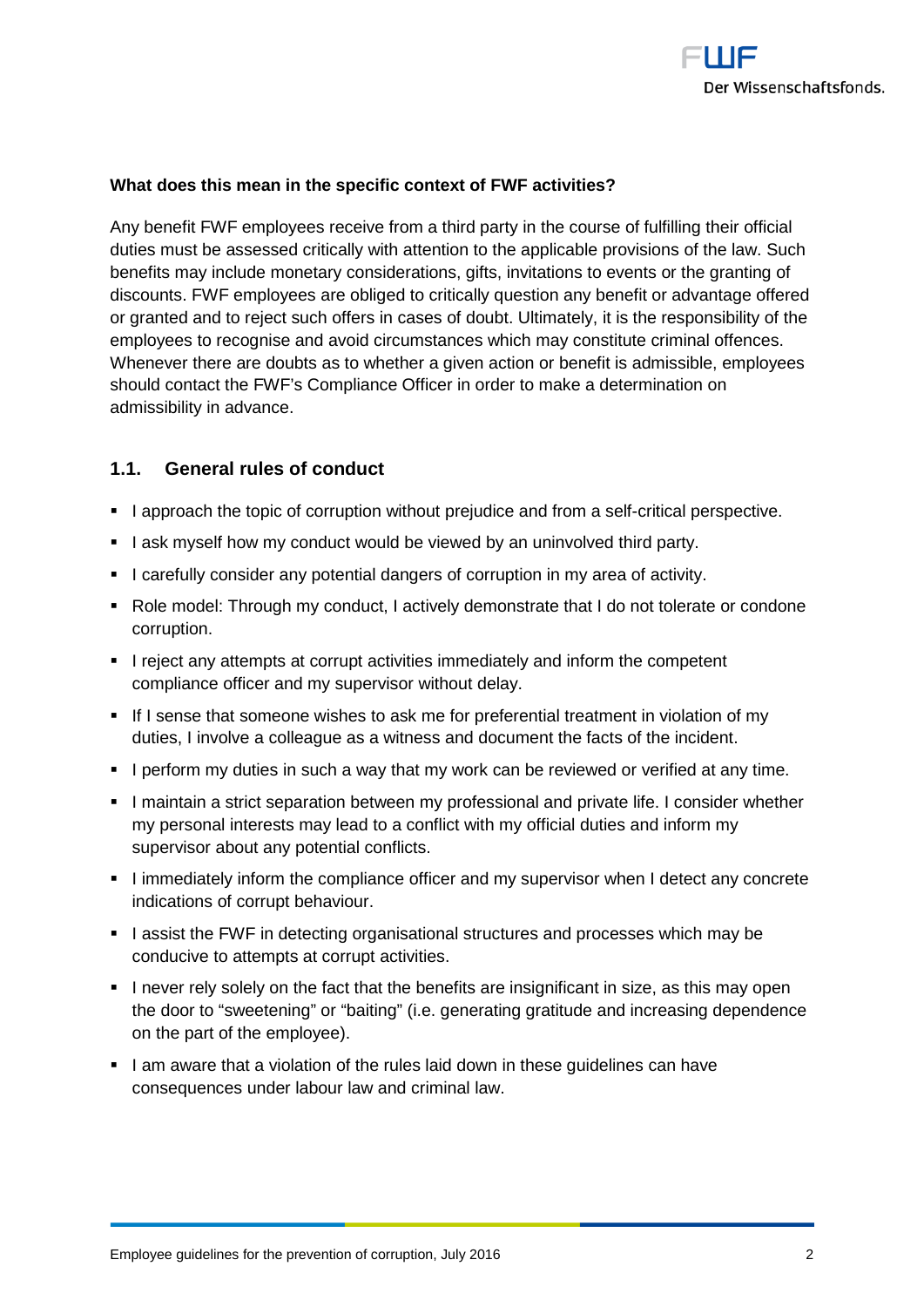

## **1.2. In the specific context of FWF activities, potential forms of corruption may include the following:**

**Acceptance of gifts:** In general, FWF employees are prohibited from accepting any gifts in connection with their professional activities. Exceptions to this rule include low-value gifts in socially appropriate circumstances (e.g. flowers, wine, chocolate) and promotional gifts of low material value (pens, pads of paper, calendars and the like).

**Giving of gifts:** There is no reason why FWF employees should give gifts to third parties in the context of their work for the FWF which are not provided by the FWF as promotional items or gifts of low material value given in socially appropriate circumstances (e.g. flowers, wine, chocolate).

**Acceptance and offering of business meals:** FWF employees may accept business meals or offer business meals in line with customary local or national practices as long as the cost does not exceed €65 per person. However, even in such cases, those meals must not raise any suspicions of attempted influence or manipulation and must be socially appropriate. In particular, this will be the case where meals are accepted and offered by both sides within the framework of long-term business relations where essentially work-related topics are discussed (especially with various national and international cooperation partners). FWF employees are not permitted to accept or offer free business meals involving officials from organisations which control the FWF in financial, economic or organisational terms or which perform a supervisory function vis-à-vis the FWF.

**Accepting invitations to events:** FWF employees are permitted to attend events (and to accept reasonable food and drink provided in the course of the events) in which they have a professional interest, or which are a professional necessity. However, any travel and accommodation costs in connection with the FWF employees' participation in such events shall be borne by the FWF, unless those costs are covered by another public or publicly funded organisation. FWF employees are not permitted to accept free invitations to events in which they have no professional interest, or which are not a professional necessity, and which involve the provision of benefits or gains which go beyond the food and drink offered to all participants.

**Issuing invitations to events:** Persons may be given free invitations to FWF events if their participation in the specific event is justified by professional interest or necessity. If it is considered a necessity for the FWF to invite the person in question, the FWF is permitted to cover that person's travel and accommodation costs as well. Free invitations to events for non-business purposes or with a negligible connection to such purposes are not permitted.

**Fees and secondary employment:** For paid services rendered by FWF employees during their working hours for the FWF, an invoice shall be issued by the FWF itself. In this context, the payment of the fee and/or any food or drink provided is meant to offset the expense of the service provided (including its preparation) in such a way that neither the fee nor the food and drink represent the provision or acceptance of a benefit or advantage. Approval for the provision of paid services outside of the employees' FWF working hours, that is, for activities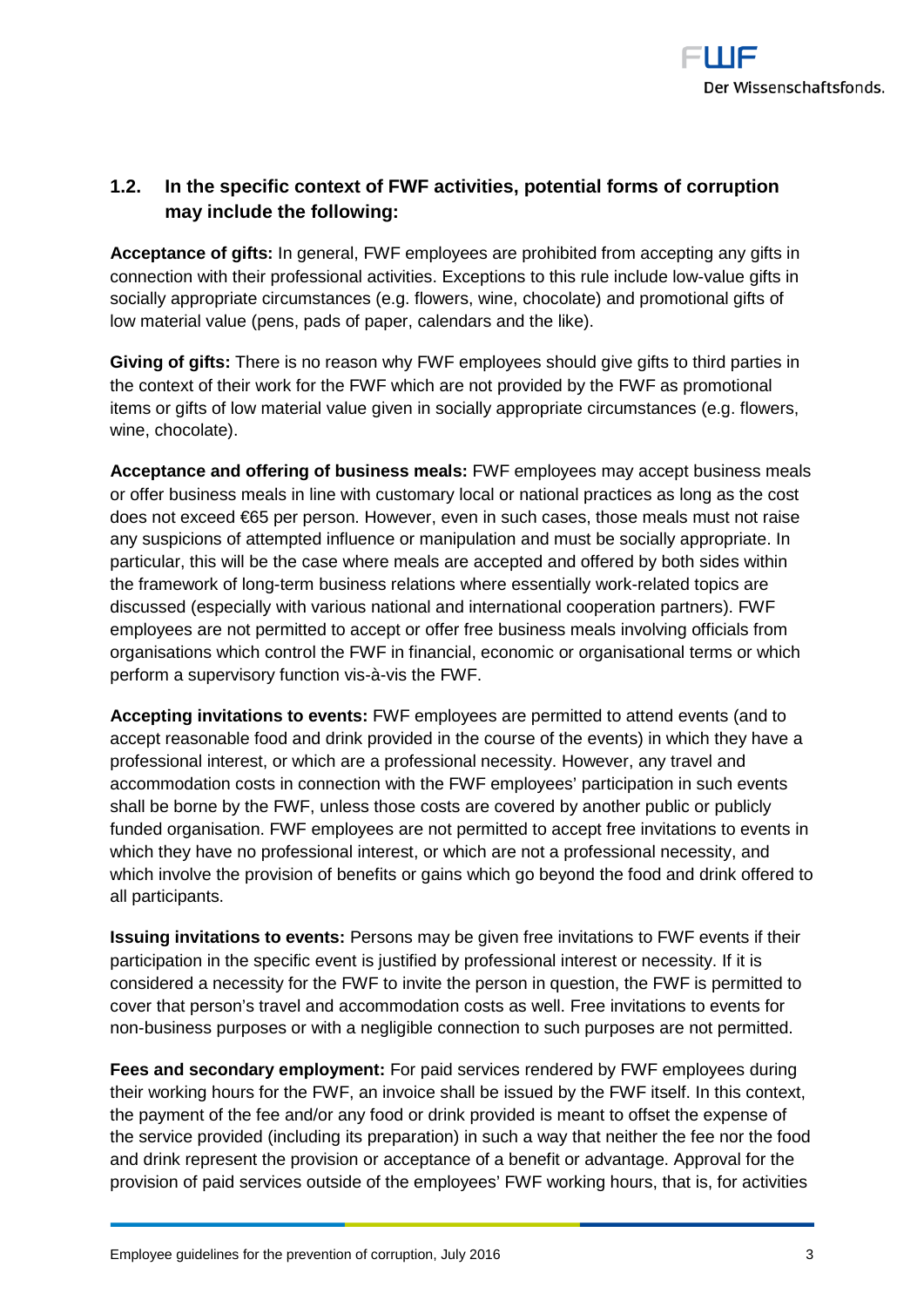

which are not carried out in connection with the employees' official duties under their contracts of employment with the FWF, is subject to the rules laid down in the guidelines for the approval of paid and unpaid secondary employment.

**Bias:** Employees are considered unbiased when they are able to take objective and impartial decisions. Employees who carry out their duties despite being biased may be subject to disciplinary action. A definition of various types of bias can be found in the "Guidelines for Cooperation Between Reviewers and the FWF Office" and in the rules relating to conflicts of interest for FWF employees.

**Confidentiality:** In general, all board members and employees of the FWF are obliged to maintain confidentiality. The Austrian Research and Technology Funding Act (FTFG) contains a provision on confidentiality, the violation of which qualifies as a criminal offence. A definition of confidentiality is provided in the relevant rules laid down in the FWF's guidelines.

**Insider trading:** All employees (including managers and supervisors) in an organisation or government authority who possess or gain knowledge of "something" which is unknown or not yet known to others in the course of their professional activities may be considered insiders. The misuse of such information may be a criminal offence.

## **2. Legal anti-corruption framework**

Annex 1 to these guidelines contains the most important verbatim excerpts from Austrian laws regarding corruption:

Section 22 of the Austrian Criminal Code (StGB), in particular:

- **§ 304 Criminal Code – Passive bribery**
- **§ 305 Criminal Code – Accepting undue advantages**
- **§ 306 Criminal Code – Acceptance of benefits for the purpose of interference**
- **§ 307 Criminal Code – Active bribery**
- **§ 307a Criminal Code – Giving undue advantages**
- **§ 307b Criminal Code – Giving undue advantages for the purpose of interference**
- **§ 308 Criminal Code – Unlawful intervention**
- **§ 309 Criminal Code – Acceptance of gifts and bribery of employees and representatives**

and

- **§ 153 Criminal Code – Offence of dishonesty**
- **§ 153a Criminal Code – Acceptance of gifts by persons in authority**
- **§ 153b Criminal Code – Misuse of funds**
- **§ 168b Criminal Code – Anti-competitive collusion in tendering process**

Published in August 2016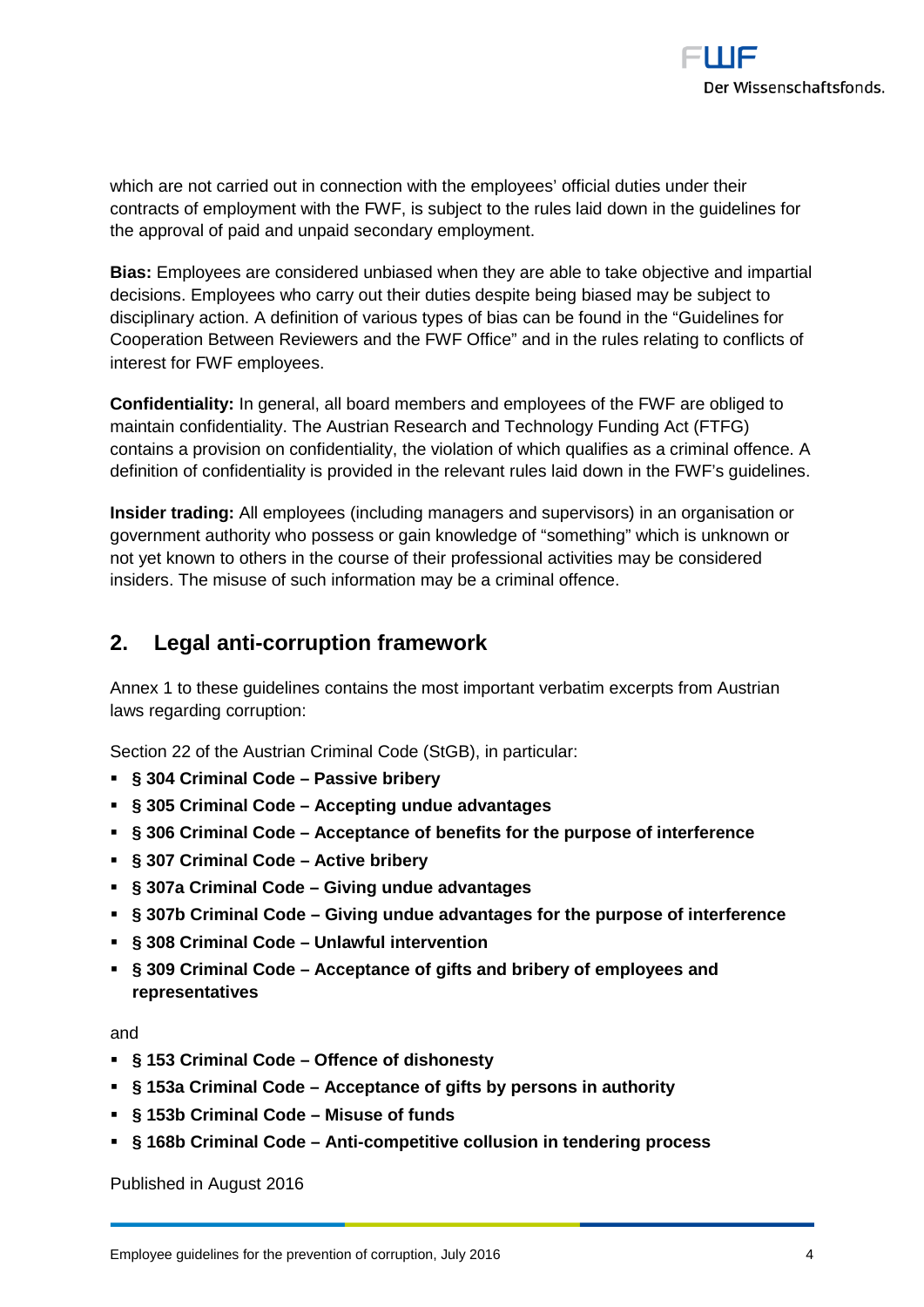## **Annex 1**

#### **Bestechlichkeit**

**§ 304.** (1) Ein Amtsträger oder Schiedsrichter, der für die pflichtwidrige Vornahme oder Unterlassung eines Amtsgeschäfts einen Vorteil für sich oder einen Dritten fordert, annimmt oder sich versprechen lässt, ist mit Freiheitsstrafe bis zu drei Jahren zu bestrafen. Ebenso ist zu bestrafen, wer als von einem Gericht oder einer anderen Behörde für ein bestimmtes Verfahren bestellter Sachverständiger für die Erstattung eines unrichtigen Befundes oder Gutachtens einen Vorteil für sich oder einen Dritten fordert, annimmt oder sich versprechen lässt.

(2) Wer die Tat in Bezug auf einen 3.000 Euro übersteigenden Wert des Vorteils begeht, ist mit Freiheitsstrafe von sechs Monaten bis zu fünf Jahren zu bestrafen, wer jedoch die Tat in Bezug auf einen 50.000 Euro übersteigenden Wert des Vorteils begeht, ist mit Freiheitsstrafe von einem bis zu zehn Jahren zu bestrafen.

#### **Vorteilsannahme**

**§ 305.** (1) Ein Amtsträger oder Schiedsrichter, der für die pflichtgemäße Vornahme oder Unterlassung eines Amtsgeschäfts für sich oder einen Dritten einen Vorteil fordert oder einen ungebührlichen Vorteil (Abs. 4) annimmt oder sich versprechen lässt, ist mit Freiheitsstrafe bis zu zwei Jahren zu bestrafen.

#### (*Anm.: Abs. 2 aufgehoben durch [BGBl. I Nr. 61/2012](https://www.ris.bka.gv.at/Dokument.wxe?Abfrage=BgblAuth&Dokumentnummer=BGBLA_2012_I_61)*)

(3) Wer die Tat in Bezug auf einen 3.000 Euro übersteigenden Wert des Vorteils begeht, ist mit Freiheitsstrafe bis zu drei Jahren zu bestrafen, wer jedoch die Tat in Bezug auf einen 50.000 Euro übersteigenden Wert des Vorteils begeht, ist mit Freiheitsstrafe von sechs Monaten bis zu fünf Jahren zu bestrafen.

(4) Keine ungebührlichen Vorteile sind

- 1) Vorteile, deren Annahme gesetzlich erlaubt ist, oder die im Rahmen von Veranstaltungen gewährt werden, an deren Teilnahme ein amtlich oder sachlich gerechtfertigtes Interesse besteht,
- 2) Vorteile für gemeinnützige Zwecke (§ 35 BAO), auf deren Verwendung der Amtsträger oder Schiedsrichter keinen bestimmenden Einfluss ausübt, sowie
- 3) in Ermangelung von Erlaubnisnormen im Sinne der Z 1 orts- oder landesübliche Aufmerksamkeiten geringen Werts, es sei denn, dass die Tat gewerbsmäßig begangen wird.

#### **Vorteilsannahme zur Beeinflussung**

**§ 306.** (1) Ein Amtsträger oder Schiedsrichter, der außer in den Fällen der §§ 304 und 305 mit dem Vorsatz, sich dadurch in seiner Tätigkeit als Amtsträger beeinflussen zu lassen, für sich oder einen Dritten einen Vorteil fordert oder einen ungebührlichen Vorteil (§ 305 Abs. 4) annimmt oder sich versprechen lässt, ist mit Freiheitsstrafe bis zu zwei Jahren zu bestrafen.

(2) Wer die Tat in Bezug auf einen 3 000 Euro übersteigenden Wert des Vorteils begeht, ist mit Freiheitsstrafe bis zu drei Jahren, wer die Tat in Bezug auf einen 50 000 Euro übersteigenden Wert des Vorteils begeht, ist mit Freiheitsstrafe von sechs Monaten bis zu fünf Jahren zu bestrafen.

(3) Wer lediglich einen geringfügigen Vorteil annimmt oder sich versprechen lässt, ist nach Abs. 1 nicht zu bestrafen, es sei denn, dass die Tat gewerbsmäßig begangen wird.

#### **Bestechung**

§ 307. (1) Wer einem Amtsträger oder Schiedsrichter für die pflichtwidrige Vornahme oder Unterlassung eines Amtsgeschäfts einen Vorteil für ihn oder einen Dritten anbietet, verspricht oder gewährt, ist mit Freiheitsstrafe bis zu drei Jahren zu bestrafen. Ebenso ist zu bestrafen, wer einem Sachverständigen (§ 304 Abs. 1) für die Erstattung eines unrichtigen Befundes oder Gutachtens einen Vorteil für ihn oder einen Dritten anbietet, verspricht oder gewährt.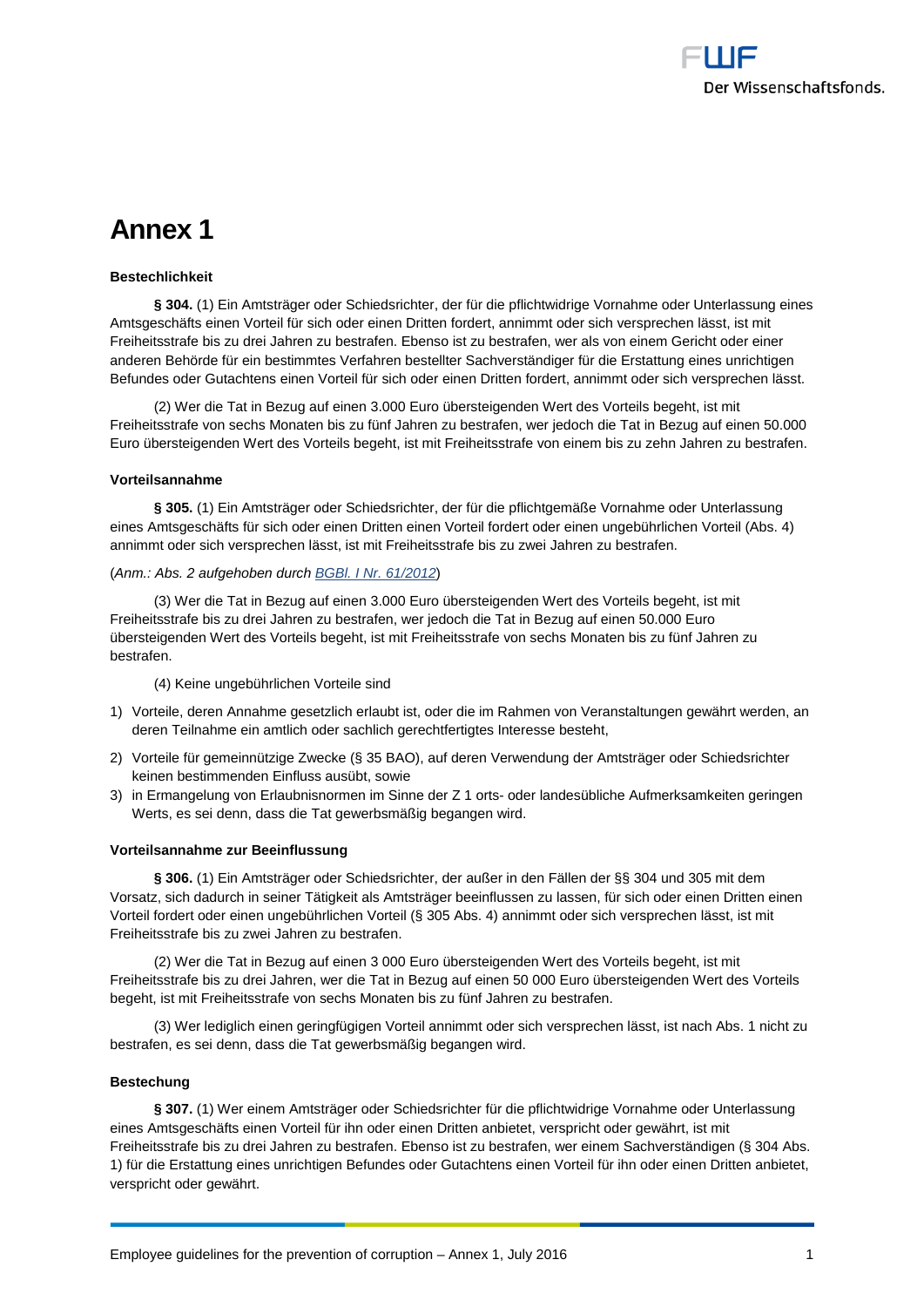

(2) Wer die Tat in Bezug auf einen 3.000 Euro übersteigenden Wert des Vorteils begeht, ist mit Freiheitsstrafe von sechs Monaten bis zu fünf Jahren zu bestrafen, wer jedoch die Tat in Bezug auf einen 50.000 Euro übersteigenden Wert des Vorteils begeht, ist mit Freiheitsstrafe von einem bis zu zehn Jahren zu bestrafen.

#### **Vorteilszuwendung**

**§ 307a.** (1) Wer einem Amtsträger oder Schiedsrichter für die pflichtgemäße Vornahme oder Unterlassung eines Amtsgeschäfts einen ungebührlichen Vorteil (§ 305 Abs. 4) für ihn oder einen Dritten anbietet, verspricht oder gewährt, ist mit Freiheitsstrafe bis zu zwei Jahren zu bestrafen.

(2) Wer die Tat in Bezug auf einen 3.000 Euro übersteigenden Wert des Vorteils begeht, ist mit Freiheitsstrafe bis zu drei Jahren zu bestrafen, wer jedoch die Tat in Bezug auf einen 50.000 Euro übersteigenden Wert des Vorteils begeht, ist mit Freiheitsstrafe von sechs Monaten bis zu fünf Jahren zu bestrafen.

#### **Vorteilszuwendung zur Beeinflussung**

**§ 307b.** (1) Wer außer in den Fällen der §§ 307 und 307a einem Amtsträger oder Schiedsrichter einen ungebührlichen Vorteil (§ 305 Abs. 4) für ihn oder einen Dritten mit dem Vorsatz anbietet, verspricht oder gewährt, ihn dadurch in seiner Tätigkeit als Amtsträger zu beeinflussen, ist mit Freiheitsstrafe bis zu zwei Jahren zu bestrafen.

(2) Wer die Tat in Bezug auf einen 3 000 Euro übersteigenden Wert des Vorteils begeht, ist mit Freiheitsstrafe bis zu drei Jahren zu bestrafen, wer jedoch die Tat in Bezug auf einen 50 000 Euro übersteigenden Wert des Vorteils begeht, ist mit Freiheitsstrafe von sechs Monaten bis zu fünf Jahren zu bestrafen.

#### **Verbotene Intervention**

**§ 308.** (1) Wer für sich oder einen Dritten dafür einen Vorteil fordert, annimmt oder sich versprechen lässt, dass er einen ungebührlichen Einfluss auf die Entscheidungsfindung eines Amtsträgers oder eines Schiedsrichters nehme, ist mit Freiheitsstrafe bis zu zwei Jahren zu bestrafen.

(2) Ebenso ist zu bestrafen, wer einem anderen dafür einen Vorteil anbietet, verspricht oder gewährt, dass dieser einen ungebührlichen Einfluss auf die Entscheidungsfindung eines Amtsträgers oder eines Schiedsrichters nehme.

(3) Wer die Tat in Bezug auf einen 3 000 Euro übersteigenden Wert des Vorteils begeht, ist mit Freiheitsstrafe bis zu drei Jahren zu bestrafen. Wer die Tat in Bezug auf einen 50 000 Euro übersteigenden Wert des Vorteils begeht, ist mit Freiheitsstrafe von sechs Monaten bis zu fünf Jahren zu bestrafen.

(4) Eine Einflussnahme auf die Entscheidungsfindung eines Amtsträgers oder Schiedsrichters ist dann ungebührlich, wenn sie auf die pflichtwidrige Vornahme oder Unterlassung eines Amtsgeschäfts abzielt oder mit dem Anbieten, Versprechen oder Gewähren eines ungebührlichen Vorteils (§ 305 Abs. 4) für den Amtsträger oder für ihn an einen Dritten verbunden ist.

(5) Der Täter ist nicht nach den vorstehenden Absätzen zu bestrafen, wenn die Tat nach einer anderen Bestimmung mit strengerer Strafe bedroht ist.

#### **Geschenkannahme und Bestechung von Bediensteten oder Beauftragten**

**§ 309.** (1) Ein Bediensteter oder Beauftragter eines Unternehmens, der im geschäftlichen Verkehr für die pflichtwidrige Vornahme oder Unterlassung einer Rechtshandlung von einem anderen für sich oder einen Dritten einen Vorteil fordert, annimmt oder sich versprechen lässt, ist mit Freiheitsstrafe bis zu zwei Jahren zu bestrafen.

(2) Ebenso ist zu bestrafen, wer einem Bediensteten oder Beauftragten eines Unternehmens im geschäftlichen Verkehr für die pflichtwidrige Vornahme oder Unterlassung einer Rechtshandlung für ihn oder einen Dritten einen Vorteil anbietet, verspricht oder gewährt.

(3) Wer die Tat in Bezug auf einen 3 000 Euro übersteigenden Vorteil begeht, ist mit Freiheitsstrafe bis zu drei Jahren, übersteigt der Vorteil jedoch 50 000 Euro mit Freiheitsstrafe von sechs Monaten bis zu fünf Jahren zu bestrafen.